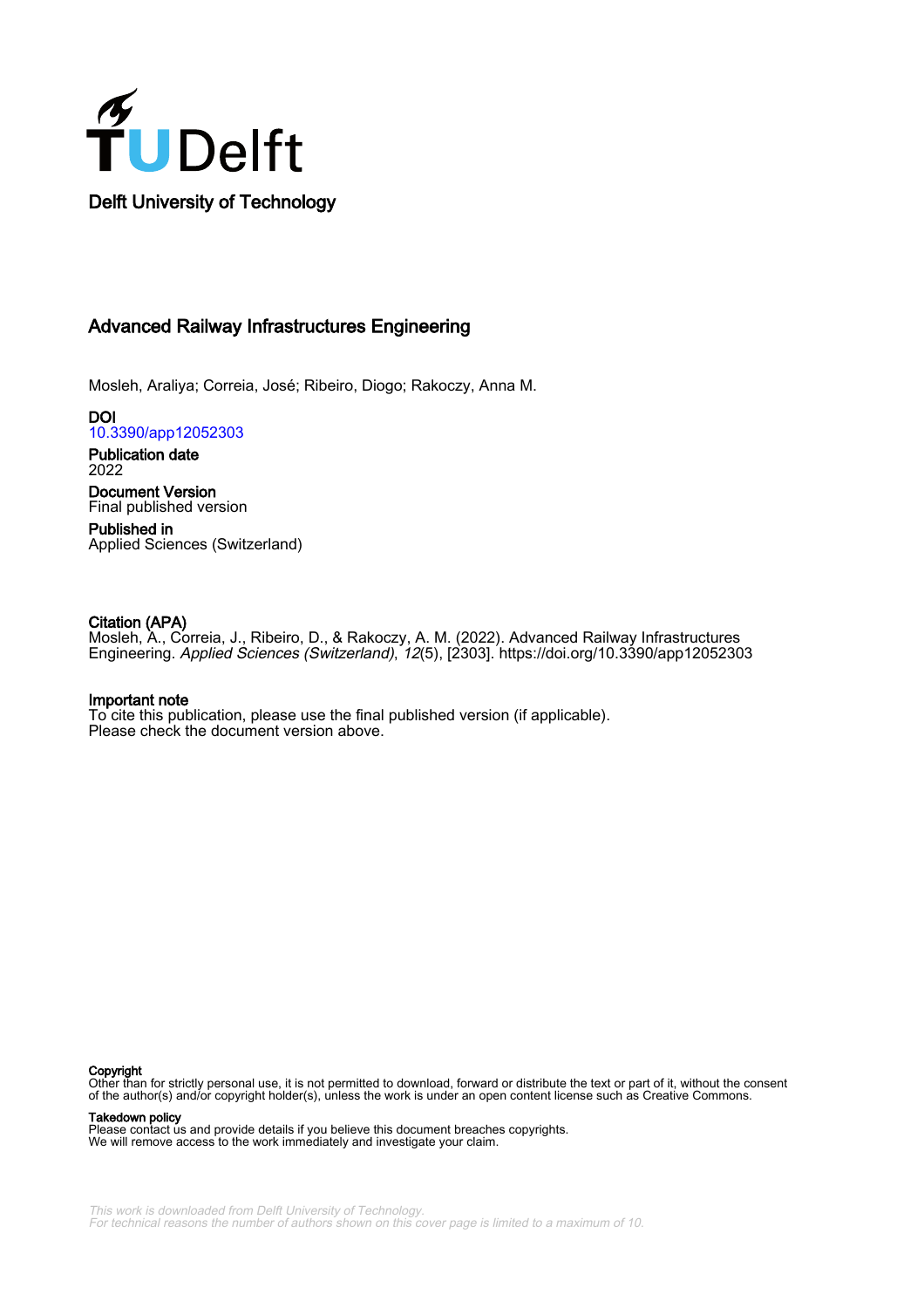



# *Editorial* **Advanced Railway Infrastructures Engineering**

**Araliya Mosleh 1,[\\*](https://orcid.org/0000-0001-6751-0388) , José Correia 2,3 [,](https://orcid.org/0000-0002-4148-9426) Diogo Ribeiro [4](https://orcid.org/0000-0001-8624-9904) and Anna M. Rakoczy <sup>5</sup>**

- <sup>1</sup> CONSTRUCT, Department of Civil Engineering, University of Porto, 4200-465 Porto, Portugal<br><sup>2</sup> CONSTRUCT & INECI (LAETA, Department of Civil Engineering, University of Porto,
- <sup>2</sup> CONSTRUCT & INEGI/LAETA, Department of Civil Engineering, University of Porto, 4200-465 Porto, Portugal; jacorreia@fe.up.pt
- <sup>3</sup> Engineering Structures Department, Faculty of Civil Engineering and Geosciences, Delft University of Technology, 2600 GA Delft, The Netherlands
- <sup>4</sup> CONSTRUCT, School of Engineering, Polytechnic of Porto, 4249-015 Porto, Portugal; drr@isep.ipp.pt 5 Institute of Roads and Bridges, Department of Civil Engineering, Warsaw University of Technology,
- Al. Armii Ludowej 16, 00-637 Warsaw, Poland; anna.rakoczy@pw.edu.pl
- **\*** Correspondence: amosleh@fe.up.pt

## **1. Introduction**

The European Commission is developing a Single European Transport Area and has promoted a modal shift from road to rail to achieve a more competitive and resourceefficient transport system. The European Commission has outlined several targets: one of them is to shift 30% of road transport to other modes, such as rail transport, by 2030, and more than 50% by 2050. Many actions are required to provide appropriate the infrastructure to meet this goal. Past research has emphasized the application of technology in solving problems in the railway industry. Although practical knowledge has been developed alongside corporate knowledge, science and technology are still deficient in innovating and revolutionizing the railway industry from a fundamental principle viewpoint. This Special Issue gathers together the latest research studies, findings, and achievements regarding the advanced planning, design, construction, monitoring, maintenance, and management of railway infrastructures.

## **2. Scientific Topics**

This Special Issue has selected various novel and original research topics related to advanced analytical and numerical simulation approaches, as well as experimental contributions applied to railway infrastructures. The scientific topics addressed in this issue are summarized as follows:

- Stability and dynamics;
- Safety, risks, and uncertainty;
- Infrastructure engineering;
- Structural engineering and materials;
- Transportation geotechnics and train-induced ground vibrations;
- Rail transportation;
- Mechanics, prognostics, and diagnostics;
- Health monitoring, inspection, NDT&E (non-destructive testing and evaluation), and signal processing;
- Big data analytics and railway operations;
- Multi hazards and climate change adaptation;
- Train–track interactions, vehicle–infrastructure interactions, and wheel–rail interface;
- Safety, reliability, and runnability of railway infrastructure in strong winds and/or earthquake-prone areas;
- Drainage, surveying, photogrammetry, remote sensing, and drone technology;
- Intelligent railway and transportation technologies;
- Structural integrity, fatigue, and residual lifetime;



**Citation:** Mosleh, A.; Correia, J.; Ribeiro, D.; Rakoczy, A.M. Advanced Railway Infrastructures Engineering. *Appl. Sci.* **2022**, *12*, 2303. [https://](https://doi.org/10.3390/app12052303) [doi.org/10.3390/app12052303](https://doi.org/10.3390/app12052303)

Received: 8 February 2022 Accepted: 17 February 2022 Published: 22 February 2022

**Publisher's Note:** MDPI stays neutral with regard to jurisdictional claims in published maps and institutional affiliations.



**Copyright:** © 2022 by the authors. Licensee MDPI, Basel, Switzerland. This article is an open access article distributed under the terms and conditions of the Creative Commons Attribution (CC BY) license [\(https://](https://creativecommons.org/licenses/by/4.0/) [creativecommons.org/licenses/by/](https://creativecommons.org/licenses/by/4.0/)  $4.0/$ ).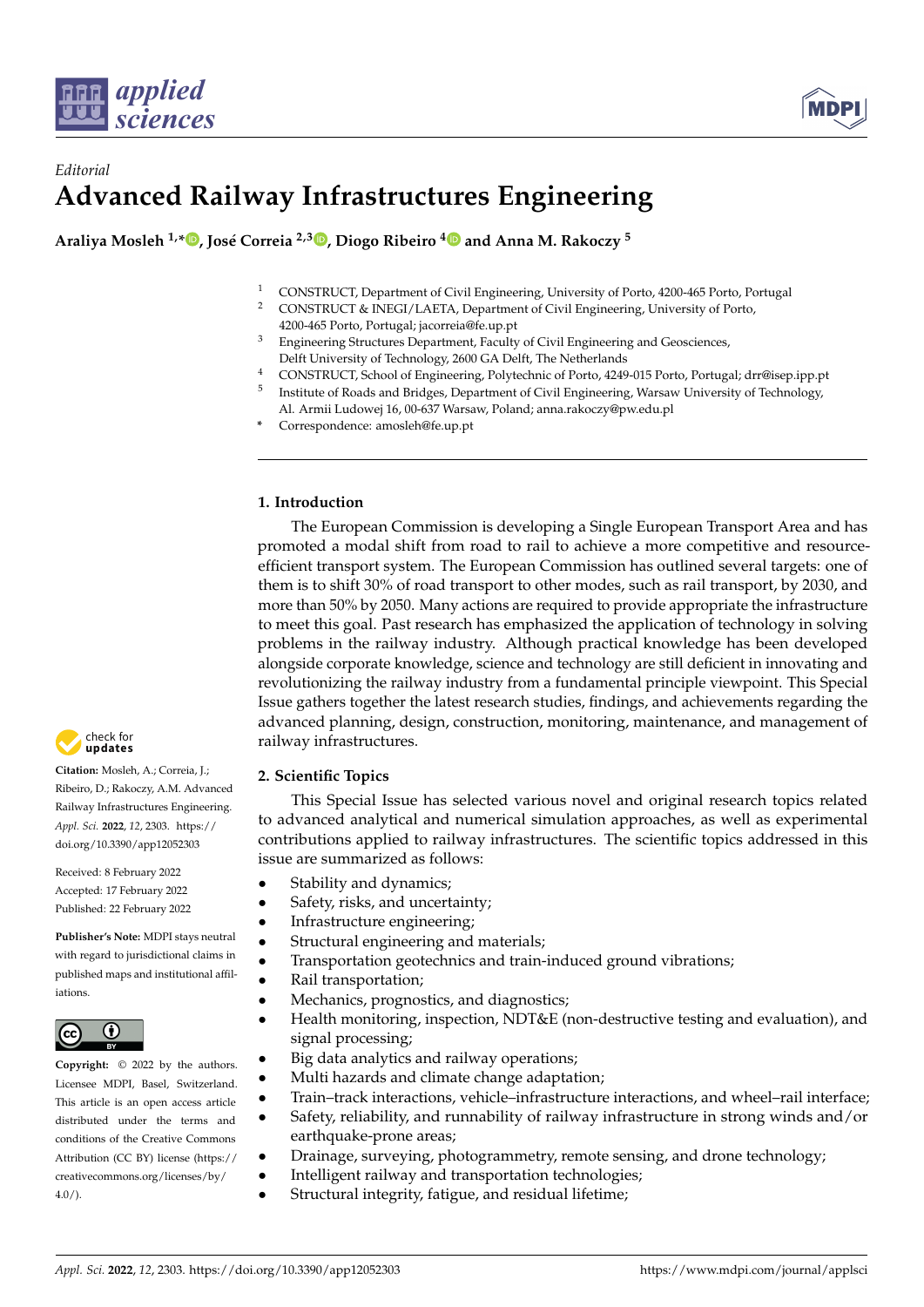• Weigh-in-motion and wheel defect detection of the railway, and damage detection of rolling stock.

#### **3. Overview of the Themed Issue**

This section briefly addresses the scientific papers published in this special issue related to advanced analytical and numerical simulation approaches as well as experimental contributions applied to railway infrastructures.

Rakoczy et al. [\[1\]](#page-4-0) presented analytical and measured effects of freight railcars on a two-span truss bridge, with spans of 61 m and 33.5 m, and a 35-m riveted steel deck plate girder (DPG) bridge. Their investigation confirmed that short railcars cause higher load effects on the main bridge components: the 35-m riveted steel DPG had 28% higher stresses at mid-span, while in the truss the difference in stresses depended on the location of the member, and ranged from 15 to 35%.

Kim and Kim [\[2\]](#page-4-1) from the Korea Railroad Research Institute constructed a full-scale reinforced subgrade for railways (RSR). Furthermore, repetitive and static load tests were conducted for railway subgrade-reinforced rigid walls with short reinforcements to analyze their deformation characteristics. Their test results confirmed the reduction of the settlement and horizontal displacement of the wall, owing to the restraining effect of the short reinforcement and the rigid wall.

Mosleh et al. [\[3\]](#page-4-2) from the University of Porto focused on identifying the type of sensors that can be adopted in a wayside monitoring system for wheel flat detection, as well as their optimal position. The study relied on a 3D numerical simulation of the train-track dynamic response to the presence of wheel flats. The shear and acceleration measurement points were defined in order to examine the sensitivity of the layout schemes, not only to the type of sensors (strain gauge and accelerometer), but also to the position where they were installed. By considering the shear and accelerations evaluated in 19 positions of the track as inputs, the wheel flat was identified by the envelope spectrum approach using spectral kurtosis analysis.

In the research proposed by Zeng et al. [\[4\]](#page-4-3), the long-span steel truss slab track was used to analyze a new type of sleeper slab track structure with an experimental method. A full-scale model was established in the laboratory, and a fatigue test was performed on the track structure. Moreover, the cyclic load was set up and the performance of the track structure under the cyclic train load was studied. After every  $10^6$  loading cycles, the vertical static loading test and horizontal resistance test of the track structure were carried out to obtain the strain and displacement under different loading cycles. After  $3 \times 10^6$ cycles of sine wave, a horizontal ultimate resistance test of the track structure was carried out to study its horizontal failure mode. In order to study the mechanical properties and long-term performance of the new type of sleeper slab track structure, this paper carried out a full-scale indoor modal loading test of the concrete sleeper slab track structure to provide a reference for the engineering application.

In the study proposed by Lee et al. [\[5\]](#page-4-4), the lateral resistance requirements of a girdersleeper fastener were investigated through a series of finite element (FE) analyses and parametric studies. The effects of peak lateral resistance of the fastener, curve radius, girder length, and lateral displacement of the girder were examined. From the analysis results, the girder-sleeper fastener's peak lateral resistance criterion was proposed to design a new fastener for continuous welded rail (CWR) tracks on an open-deck steel plate girder bridge.

In the study by Matsuoka et al. [\[6\]](#page-4-5), the accuracy of measuring non-marker image displacement and the effect of illuminance were examined using a model bridge. In addition, field tests on investigated bridges, considering low-speed and high-speed railways, confirmed the accuracy and practical application of non-marker image measurement in a real environment.

Paudel et al. [\[7\]](#page-4-6) examined the vibrational characteristics of the third rail of the Singapore Mass Rapid Transit system with damaged and missing structural components. A good agreement was observed between the analytical and numerical solutions. The study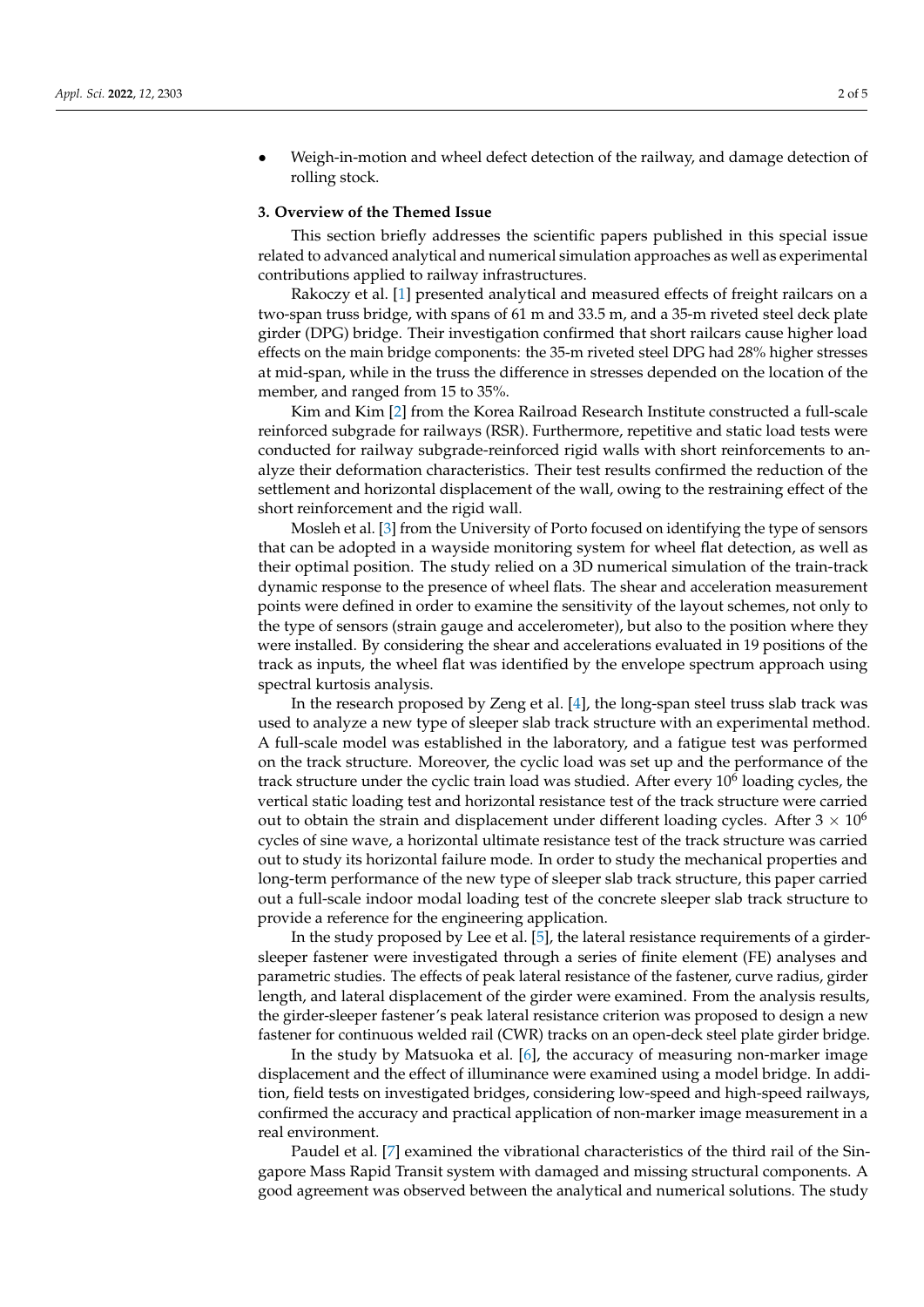was further extended to study the sagging of the third rail due to structural failure and its impact on collector shoes. It was found that the structural defects could produce resonance modes below 5 Hz.

Another study related to the applicability of low-vibration track (LVT) in heavy-haul railways was introduced by Zeng et al. [\[8\]](#page-4-7). In this study, through a full-scale model test and finite element simulation, the static mechanical properties of Improved LVT (ILVT) and Traditional LVT (TLVT) were compared. The results showed that ILVT had smaller vertical displacement of the rail and the supporting block, and improved the driving safety of the LVT. At the same time, ILVT improved the anti-overturning ability of the rail, supported the block under lateral load, reduced the expansion of the gauge and the lateral spacing of the support block, and improved the stability of the track structure.

A Portuguese–Brazilian team [\[9\]](#page-4-8) presented an efficient methodology for calibrating a numerical model of a freight train locomotive EURO 4000 with a Sgnss-type wagon based on experimental modal parameters, namely natural frequencies and mode shapes. Dynamic tests were performed for two distinct static-loading configurations, tare weight and current operational overload, under demanding test conditions, particularly during an unloading operation of the train and without disturbing its tight operational schedule. The results demonstrated that the primary suspensions presented an elastic/almost elastic behavior. A comparison of experimental and numerical responses before and after calibration revealed significant improvements in the numerical models and an excellent correlation between the experimental and numerical responses after calibration.

Zeng et al. [\[10\]](#page-4-9) suggested a study regarding the applicability of LVT in heavy-haul railway tunnels. This paper carried out research on the dynamic effects of LVT heavy-haul railway wheels and rails and provided a technical reference for the structural design of heavy-haul railway track structures. Based on vehicle-track coupling dynamics, the stability of the upper heavy-haul train, the track deformation tendency, and the dynamic response sensitivity of the vehicle-track system were analyzed.

Avsievich et al. [\[11\]](#page-5-0) proposed a new approach for railway path diagnostics on the basis of track line stress–strain analysis using the data provided by high-precision accelerometers. The research results were conducted at the testing ground of the Kuibyshev branch of Russian Railways, the Samara track. The proposed approach makes it possible to determine the load of the track, and knowing the movement of the rail, to calculate the structural stress in the elements of the railway track, to constantly monitor the parameters of the slope and rail subsidence.

Brighenti et al. [\[12\]](#page-5-1) from the University of Trento (Italy) proposed an expeditious procedure to conservatively assess the load rating factor of masonry arch railway bridges based on a minimal set of information: the span, rise-to-span ratio, and design code. The results were reported in easy-to-use charts, and summarized in simple, practical rules, which can help railway operators to rank their bridges based on the capacity deficit.

Alternative railroad route variants using the optimization method of multi-criteria analysis were investigated by Vilke et al. [\[13\]](#page-5-2). A model was implemented with defined criteria and sub-criteria considering their weighting coefficients to achieve the research goal. To perform the analysis, the authors applied the defined model to evaluate and select the railway route between Rijeka and Zagreb using the PROMETHEE II method for the multi-criteria ranking of options and Visual PROMETHEE computer software. The value of the defined model was expressed by the proposed multi-criteria optimization method that was used in railway planning and design.

In the study of Auersch [\[14\]](#page-5-3), from the Federal Institute of Material Research and Testing (Germany), besides geometric irregularities at the wheel–rail contact, other types of irregularities, such as stiffness irregularities, irregularities from different track positions, and irregularities in the wave propagation were analysed. The ground vibrations calculated from rail irregularities and corresponding dynamic loads, however, clearly underestimated the measured ground vibration amplitudes. Only the static load that was moving over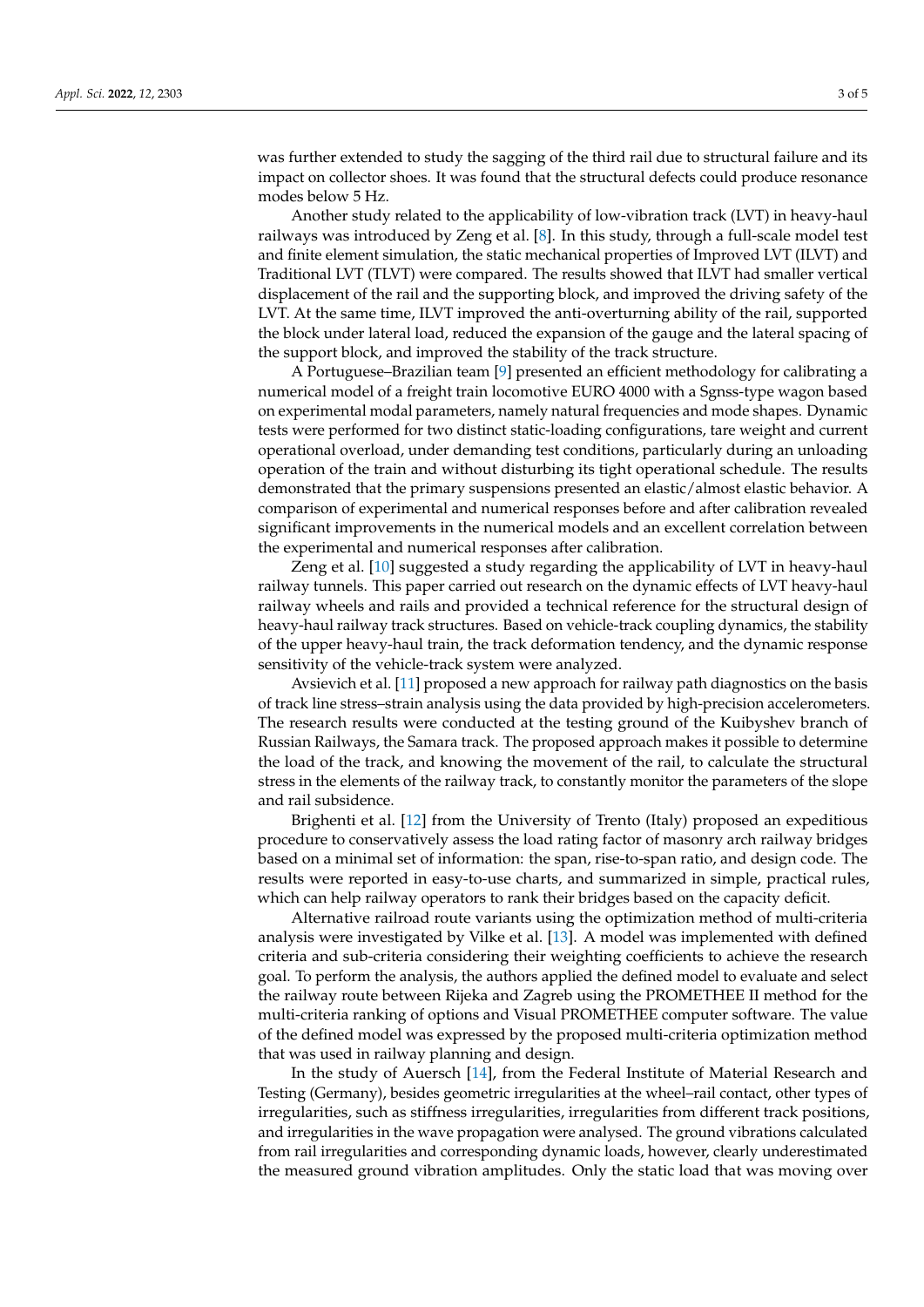a varying track supporting stiffness could produce the important mid-frequency ground vibration component by the scatter of axle pulses.

Finally, Hu and Chan [\[15\]](#page-5-4) presented a review of overhead wiring structures in Australia. Their study provided insights into structural design, construction and the maintenance of similar structures in Australia and abroad.

#### **4. Final Remarks**

The guest editors for this Special Issue are pleased with the final result of the published papers, and hope that these scientific works can be useful to researchers, engineers, designers, and other colleagues involved in different thematic aspects of the advanced analytical and numerical simulation approaches applied to railway infrastructures.

Additionally, the guest editors are grateful for the contributions of all authors and reviewers, which are fundamental for the dissemination of scientific findings.

Finally, the guest editors would like to express their gratitude to the Editorial Board of *Applied Sciences* International Journal for their patience, support, and all-around exceptional contribution.

**Author Contributions:** Conceptualization, A.M., J.C., D.R. and A.M.R.; methodology, A.M., J.C., D.R. and A.M.R.; investigation, A.M., J.C., D.R. and A.M.R.; writing—original draft preparation, A.M.; writing—review and editing, J.C., D.R. and A.M.R.; funding acquisition, J.C. All authors have read and agreed to the published version of the manuscript.

**Funding:** This special issue was supported by: project grant (POCI-01-0145-FEDER-030103) FiberBridge—Fatigue strengthening and assessment of railway metallic bridges using fiber-reinforced polymers by FEDER funds through COMPETE2020 (POCI) and by national funds (PIDDAC) through the Portuguese Science Foundation (FCT/MCTES); and, base funding—UIDB/04708/2020 and programmatic funding—UIDP/04708/2020 of the CONSTRUCT—Instituto de I&D em Estruturas e Construções—funded by national funds through the FCT/MCTES (PIDDAC).

**Acknowledgments:** As the Guest Editors, we would like to thank all the authors who submitted papers to this Special Issue. The papers published in this edition have been peer-reviewed by experts in the field, whose comments greatly improved the quality of the publication. Moreover, we also would like to thank the Editorial Board of *Applied Sciences* for their assistance in managing this Special Issue.

**Conflicts of Interest:** The authors declare no conflict of interest.

#### **References**

- <span id="page-4-0"></span>1. Rakoczy, A.; Otter, D.E.; Dick, S.M. Analytical and Measured Effects of Short and Heavy Rail Cars on Railway Bridges in the USA. *Appl. Sci.* **2021**, *11*, 3126. [\[CrossRef\]](http://doi.org/10.3390/app11073126)
- <span id="page-4-1"></span>2. Kim, U.; Kim, D.S. Evaluation of Deformation Characteristic of Railway Subgrade Using Reinforced Rigid Walls with Short Reinforcement under Repetitive and Static Loads. *Appl. Sci.* **2021**, *11*, 3615. [\[CrossRef\]](http://doi.org/10.3390/app11083615)
- <span id="page-4-2"></span>3. Mosleh, A.; Montenegro, P.; Costa, P.; Caçada, R. Railway Vehicle Wheel Flat Detection with Multiple Records Using Spectral Kurtosis Analysis. *Appl. Sci.* **2021**, *11*, 4002. [\[CrossRef\]](http://doi.org/10.3390/app11094002)
- <span id="page-4-3"></span>4. Zeng, Z.; Huang, X.; Wang, W.; Zhu, B. Study on the Mechanical Characteristics of the Sleeper Slab Track on a Long-Span Steel Truss Bridge. *Appl. Sci.* **2021**, *11*, 5273. [\[CrossRef\]](http://doi.org/10.3390/app11115273)
- <span id="page-4-4"></span>5. Lee, H.; Chio, S.; Moon, J. Lateral Resistance Requirement of Girder-Sleeper Fastener for CWR Track on an Open-Deck Steel Plate Girder Bridge. *Appl. Sci.* **2021**, *11*, 6681. [\[CrossRef\]](http://doi.org/10.3390/app11156681)
- <span id="page-4-5"></span>6. Matsuoka, K.; Uehan, F.; Kusaka, H.; Tomonaga, H. Experimental Validation of Non-Marker Simple Image Displacement Measurements for Railway Bridges. *Appl. Sci.* **2021**, *11*, 7032. [\[CrossRef\]](http://doi.org/10.3390/app11157032)
- <span id="page-4-6"></span>7. Paudel, M.; Lim, L.; Yap, F.; Kho, K. Vibration Analysis of the Third Rail Structure of a Mass Rapid Transit System with Structural Defects. *Appl. Sci.* **2021**, *11*, 8410. [\[CrossRef\]](http://doi.org/10.3390/app11188410)
- <span id="page-4-7"></span>8. Zeng, Z.; Peng, G.; Guo, W.; Huang, X.; Wang, W.; Hu, J.; Li, S.; Shuaibu, A.; Yuan, Y.; Du, X. Research on Mechanical Performance of Improved Low Vibration Track and Its Feasibility Analysis for Heavy-Haul Railway Applications. *Appl. Sci.* **2021**, *11*, 10232. [\[CrossRef\]](http://doi.org/10.3390/app112110232)
- <span id="page-4-8"></span>9. Silva, R.; Ribeiro, D.; Bragança, C.; Costa, C.; Arêde, A.; Calçada, R. Model Updating of a Freight Wagon Based on Dynamic Tests under Different Loading Scenarios. *Appl. Sci.* **2021**, *11*, 10691. [\[CrossRef\]](http://doi.org/10.3390/app112210691)
- <span id="page-4-9"></span>10. Zeng, Z.; Xiao, Y.; Wang, W.; Huang, X.; Du, X.; Liu, L.; Victor, J.; Xie, Z.; Yuan, Y.; Wang, J. The Influence of Track Structure Parameters on the Dynamic Response Sensitivity of Heavy Haul Train-LVT System. *Appl. Sci.* **2021**, *11*, 11830. [\[CrossRef\]](http://doi.org/10.3390/app112411830)